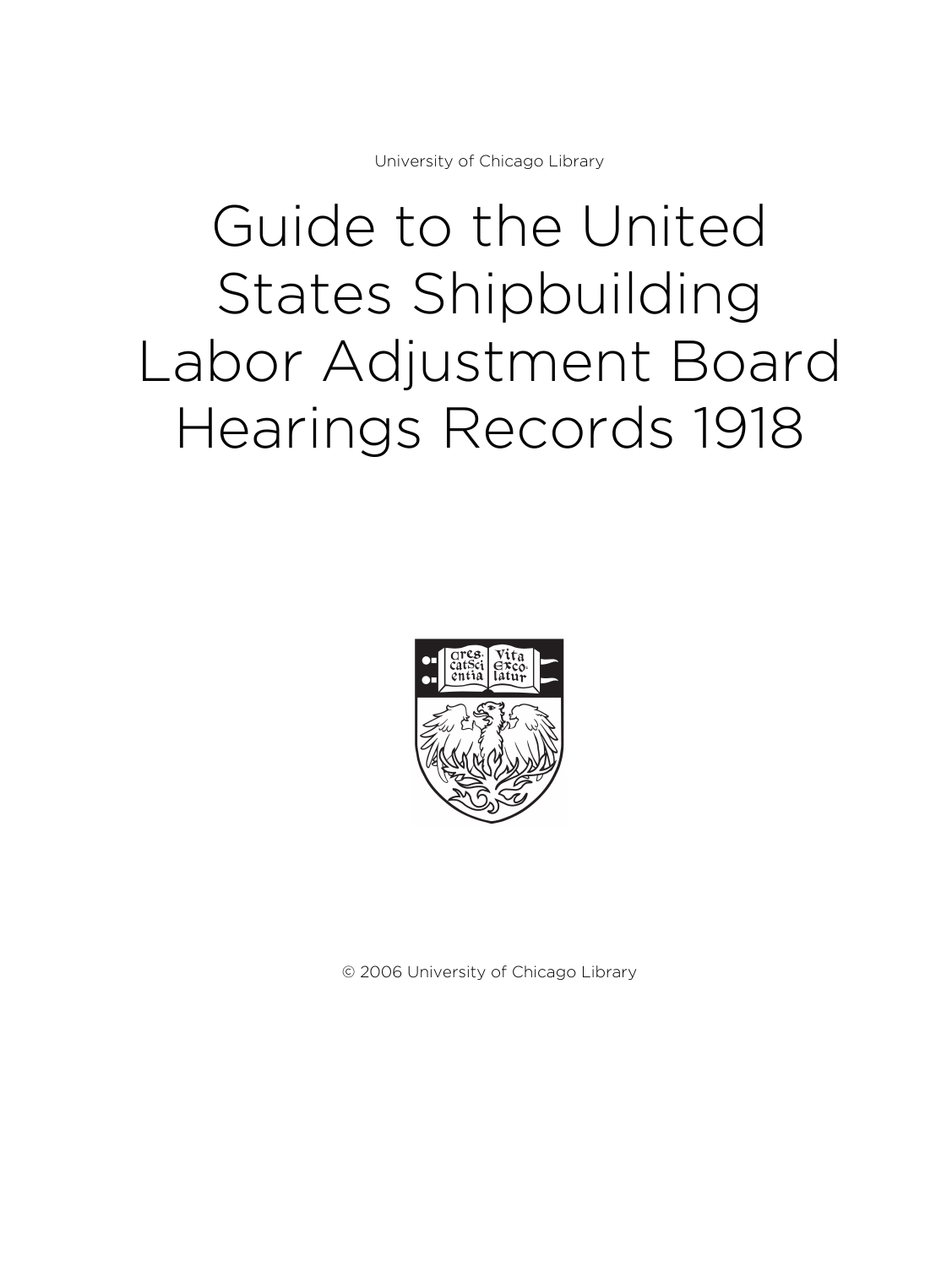# **Table of Contents**

| Descriptive Summary                                                                             | 3 |
|-------------------------------------------------------------------------------------------------|---|
| Information on Use                                                                              | 3 |
| Access                                                                                          | 3 |
| Citation                                                                                        | 3 |
| <b>Historical Note</b>                                                                          | 3 |
| Scope Note                                                                                      | 4 |
| <b>Related Resources</b>                                                                        | 4 |
| Subject Headings                                                                                | 4 |
| <b>INVENTORY</b>                                                                                |   |
| Series I: Hearings Before the Shipbuilding Adjustment Board, Washington, DC                     |   |
| Series II: Conference with shipyard employees and builders; Seattle, Washington, July 18, 1918  |   |
| Series III: Conference between shipbuilders and employees of the Pacific Coasts; (Philadelphia, |   |
|                                                                                                 |   |

Pennsylvania), August 5, 1918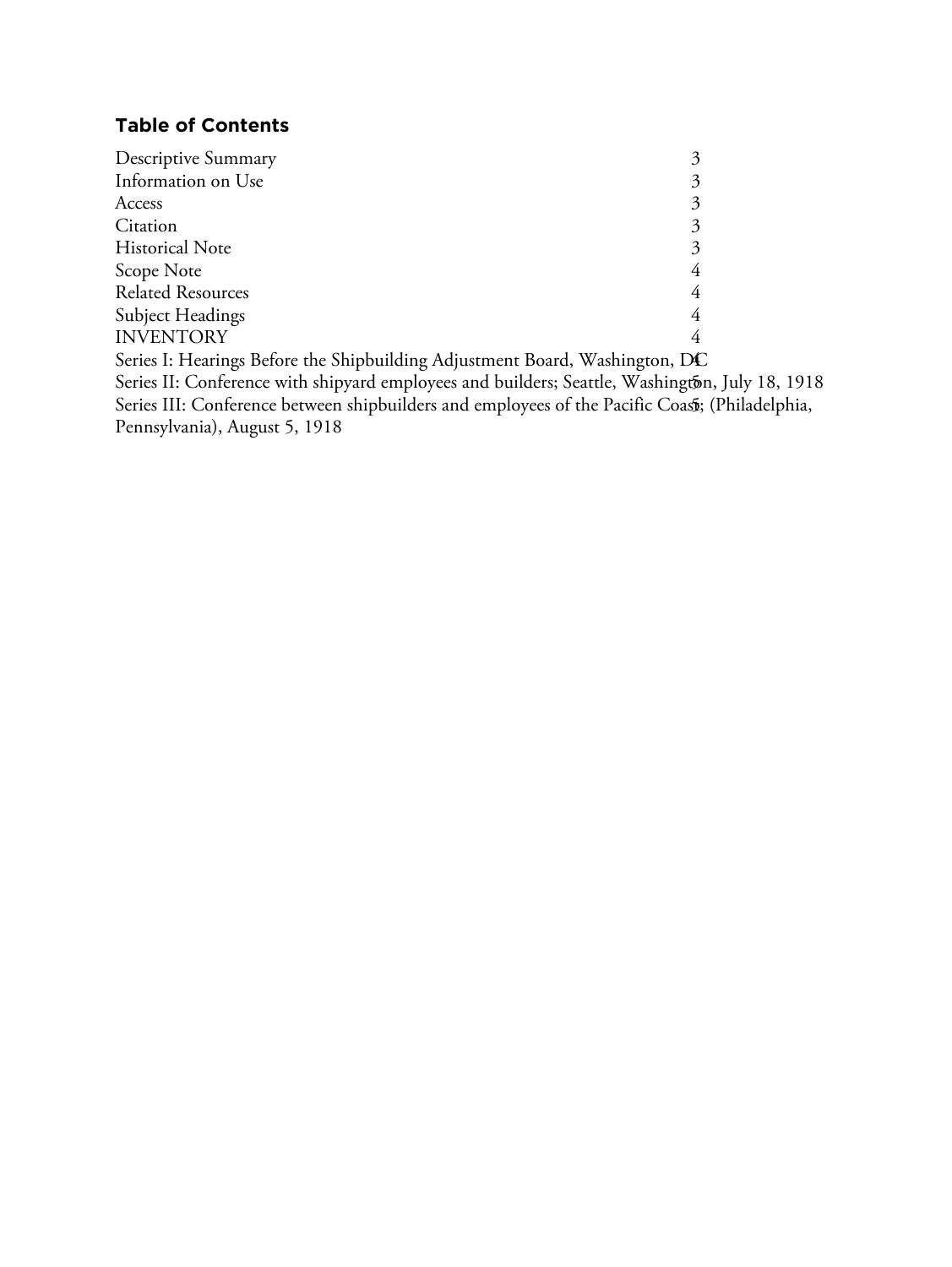#### **Descriptive Summary**

| <b>Identifier</b> | ICU.SPCL.USSLABH                                                                                                                                                                                                                                                                                                    |  |
|-------------------|---------------------------------------------------------------------------------------------------------------------------------------------------------------------------------------------------------------------------------------------------------------------------------------------------------------------|--|
| <b>Title</b>      | United States Shipbuilding Labor Adjustment Board Hearings. Records                                                                                                                                                                                                                                                 |  |
| Date              | 1918                                                                                                                                                                                                                                                                                                                |  |
| <b>Size</b>       | 1 linear ft. (6 Volumes)                                                                                                                                                                                                                                                                                            |  |
| <b>Repository</b> | Special Collections Research Center<br>University of Chicago Library<br>1100 East 57th Street<br>Chicago, Illinois 60637 U.S.A.                                                                                                                                                                                     |  |
| <b>Abstract</b>   | Contains transcripts of hearings relating to labor, hours, wages in shipyards,<br>shipbuilding plants, and private industries in which construction was carried<br>on for the US Navy Department. Includes proceedings of the conferences<br>with shipyard employees and builders held in Seattle and Philadelphia. |  |

#### **Information on Use**

#### **Access**

No restrictions

## **Citation**

When quoting material from this collection, the preferred citation is: United States Shipbuilding Labor Adjustment Board Hearings. Records, [Box #, Folder #], Special Collections Research Center, University of Chicago Library

## **Historical Note**

The United States Shipbuilding Labor Adjustment Board was a World War I agency authorized to resolve disputes after the failure of mediation between employers and employees related to conditions of labor, hours, and wages in shipyards, shipbuilding plants, or in private industries in which construction was carried on for the Navy Department.

The Board members were Leon C. Marshall, Professor of Political Economy at the University of Chicago and former Dean of that school's College of Commerce, V. Everit Macy, Chairman, and A.J. Berres.

The hearings provide an extensive picture of existing conditions and demands for improved wage scales during a period of wartime inflation. While they present a routine recorded description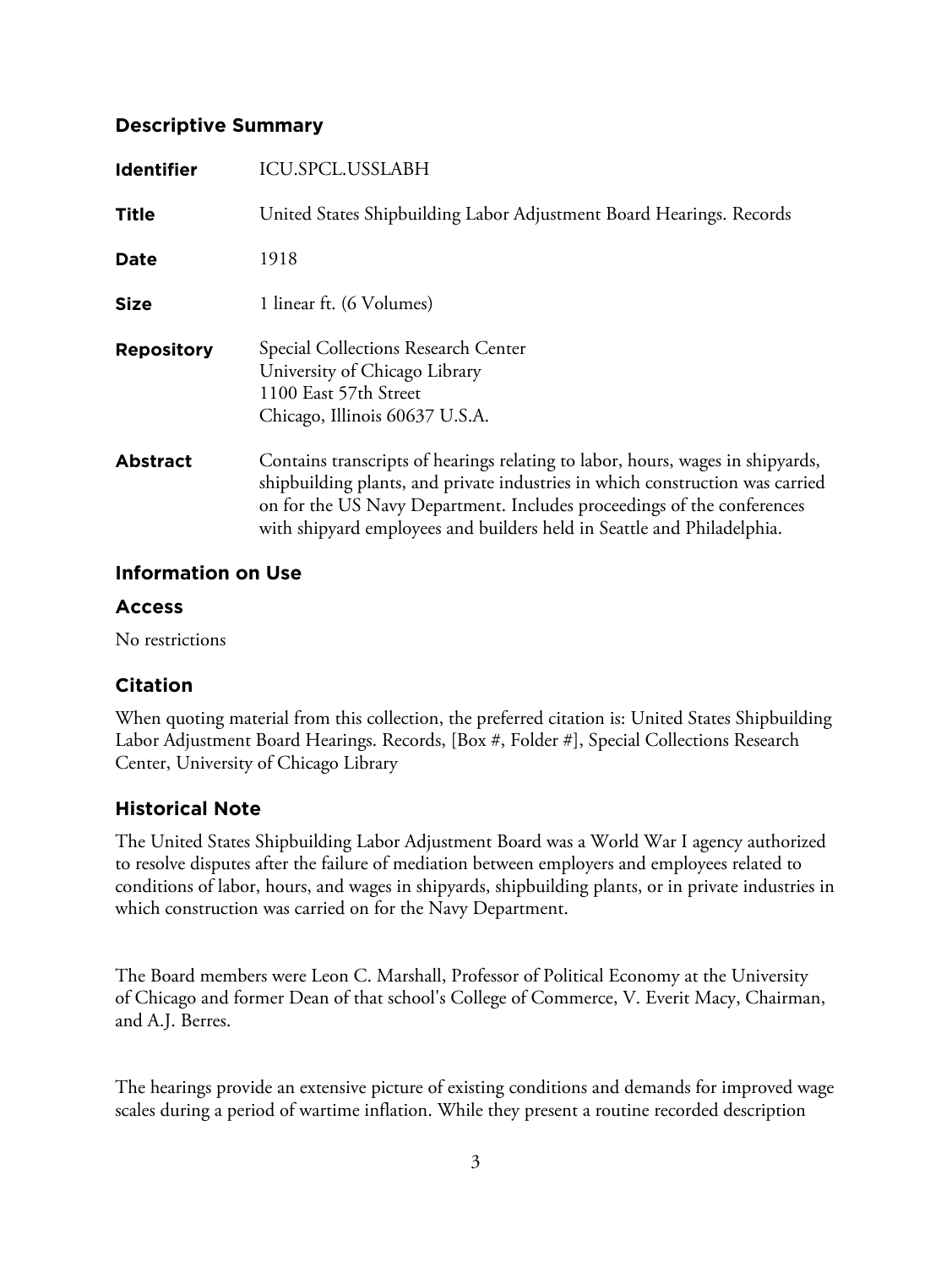of the federal government's involvement in labor relations in World War I, the hearings still manage to project a colorful picture of the character of the Board's witnesses.

# **Scope Note**

This collection consists of transcripts of hearings conducted by the Board in August 1918. Each Volume is indexed according to the subject considered at each session. In addition, there is one typewritten Volume of proceedings of conferences with shipyard employers and builders held in Seattle, Washington, on 18 July 1918, and another mimeographed Volume of "Conferences between Shipbuilders and Employees of the Pacific Coast and the Emergency Fleet Corporation" held that same summer.

# **Related Resources**

The following related resources are located in the Department of Special Collections:

http://www.lib.uchicago.edu/e/spcl/select.html

# **Subject Headings**

- Labor disputes-United States
- Shipbuilding-United States
- Hours of labor-United States
- Wages-United States

## **INVENTORY**

## **Series I: Hearings Before the Shipbuilding Adjustment Board, Washington, DC**

**Volume I** Pattern Makers, August 14&16, 1918 **Volume I** Blacksmiths, August 14&16, 1918 **Volume I** Plumbers, Steamfitters, Pipe fitters and helpers, August 14&16, 1918 **Volume I** Metal Polishers, August 14&16, 1918 **Volume I** Molders, August 14&16, 1918 **Volume II** Sheet Metal Workers and Coppersmiths, August 16, 1918 **Volume II** Steamfitters on the Pacific Coast, August 16, 1918 **Volume II** Boiler Makers, August 18, 1918 **Volume II**